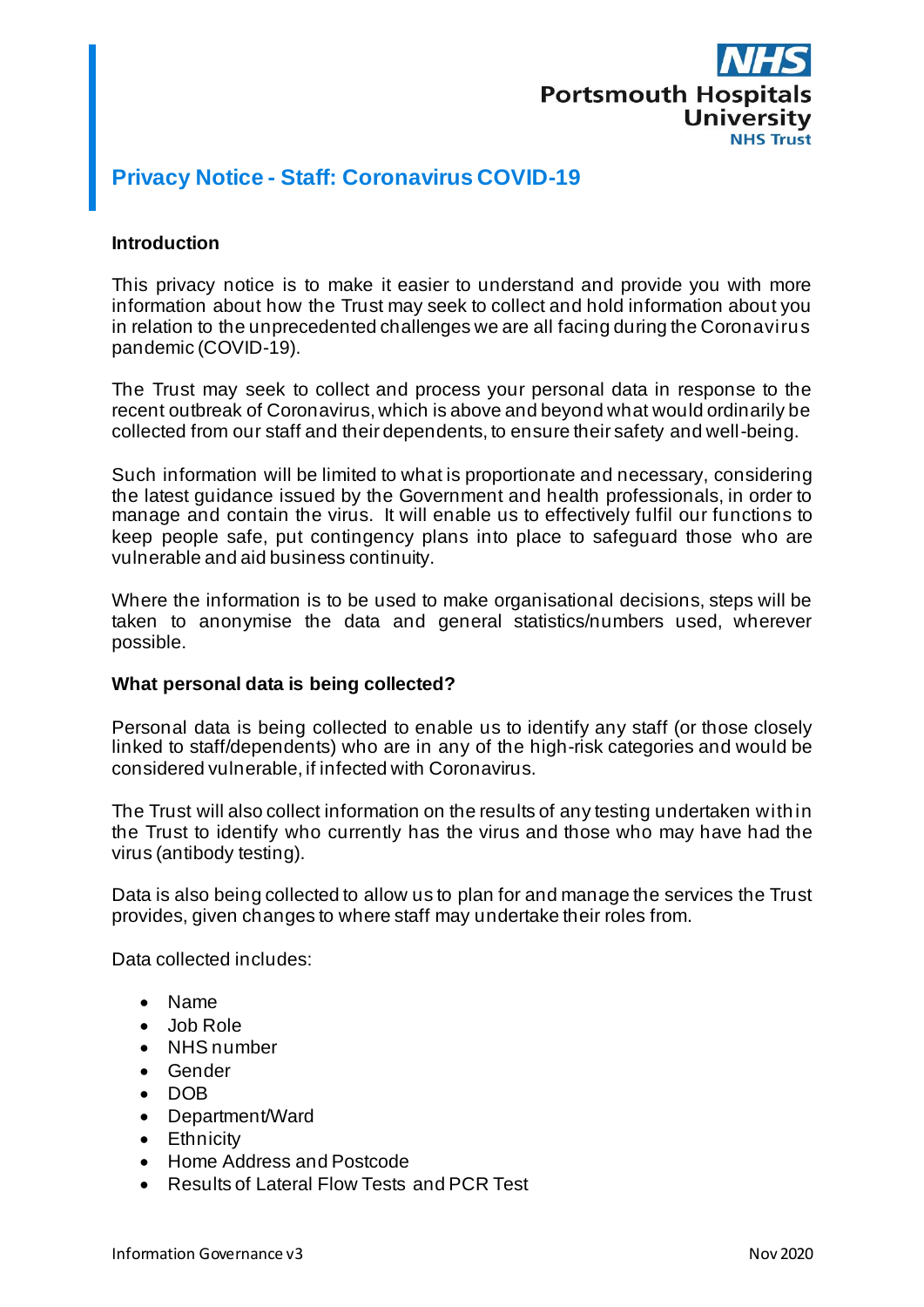- Household members' first and last names
- Your self-isolation status

# **What is our lawful basis for processing your personal data?**

The General Data Protection Regulation requires specific conditions to be met to ensure that the processing of personal data is lawful. These relevant conditions are below:

• Article  $6(1)(d)$  – is necessary in order to protect the vital interests of the data subject or another natural person.

*Recital 46 adds that "some processing may serve both important grounds of public interest and the vital interests of the data subject as for instance when processing is necessary for humanitarian purposes, including for monitoring epidemics and their spread".*

• Article  $6(1)(e)$  – is necessary for the performance of a task carried out in the public interest or in the exercise of official authority vested in the controller.

*Section 8(c) of the Data Protection Act sets out that such a task must be necessary*  for the performance of a function conferred on a person by an enactment or rule of *law.*

The processing of special categories of personal data, which includes data concerning a person's health, is prohibited unless specific further conditions can be met. These further relevant conditions are below:

- Article  $9(2)(c)$  processing is necessary to protect the vital interests of the data subject or of another natural person where the data subject is physically or legally incapable of giving consent.
- Article  $9(2)(g)$  is necessary for reasons of public interest in the area of public health, such as protecting against serious cross-border threats to health.
- Article  $9(2)(h)$  processing is necessary for purposes of occupational medicine

*Schedule 1, Part 1(1) – is necessary for the performance or exercising obligations or rights which are imposed or conferred by law on the controller or the data subject in connection with employment, e.g. Health and Safety at Work Act 1974.* 

*Schedule 1, Part 1(3) – is necessary for reasons of public interest in the area of public health, and is carried out by or under the responsibility of a health professional, or by another person who in the circumstances owes a duty of confidentiality under an enactment or rule of law, e.g. Governmental guidance published by Public Health England*

# **Am I required to provide my personal data under a statutory or contractual requirement, or am I obliged to provide it?**